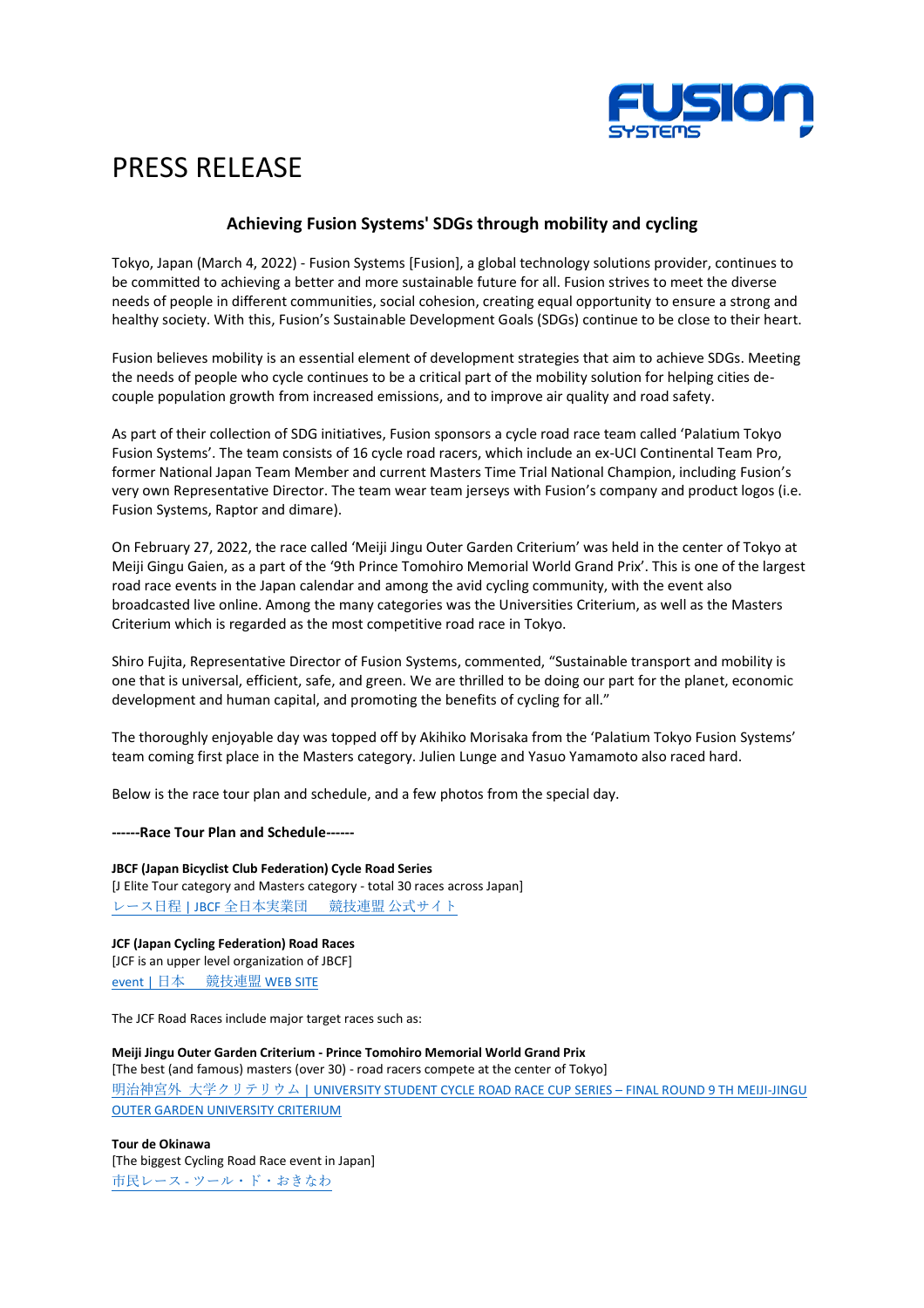

## **About Fusion Systems Group**

Fusion Systems Group is a leading provider of IT solutions and business consultancy, with offices in Tokyo, Hong Kong, Shanghai and Los Angeles. Our consultants offer strategic advice, design, implementation, support and maintenance of systems up to and including enterprise-level environments.

We strive to bridge the gap between global vision and the local realities of IT systems development and operations. By leveraging our team of market-proven experts, we successfully bring IT and human intelligence together to deliver superior business systems and infrastructure to the world's leading corporations.

[www.fusionsystems.group](https://www.fusionsystems.group/) [www.raptorfintech.com](https://www.raptorfintech.com/) [www.dimare.io](https://www.dimare.io/)



*Fusion Systems®, Raptor® and dimare® are registered trademarks of Fusion Systems Japan Co., Ltd. All product and company names herein may be trademarks of their registered owners. All photos are copyright to their respective owners.*